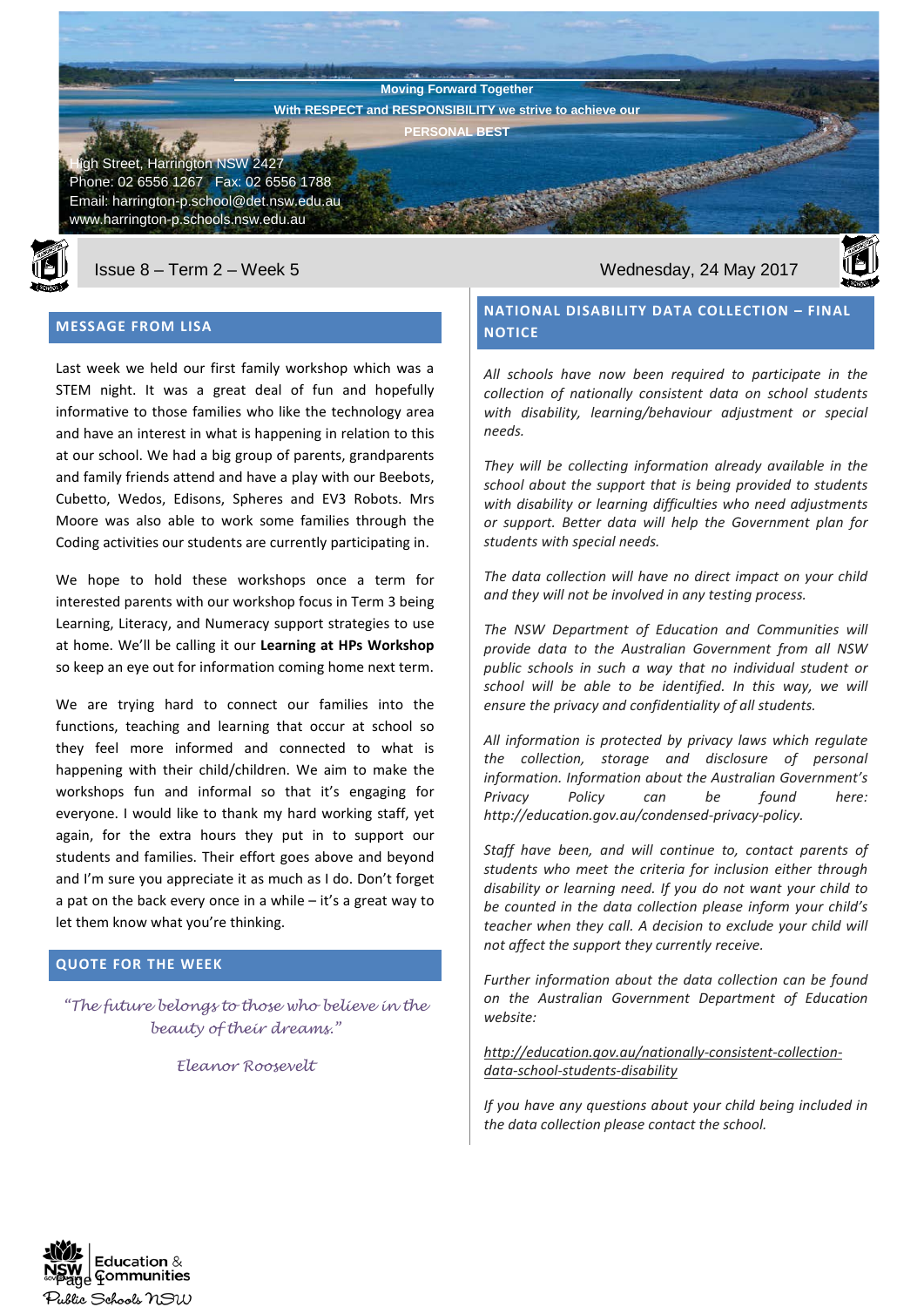#### **SCHOOL VALUES & EXPECTATIONS**

**Week 5**

This term the Positive Behaviour for Learning focus has been on Responsibility – exploring what *Responsibility* looks like and what is expected in all areas across our school.

*Week 5- Responsibility-Toilets >Being responsible in the toilets- keeping clean and a PLAY FREE zone*

*Week 6- Responsibility-Library> Using equipment in the Library correctly*

**TERM 2 CALENDAR**

| weeк э            |                                                                                                  |
|-------------------|--------------------------------------------------------------------------------------------------|
| Thursday, May 25  | <b>Multicultural Banquet</b><br>Day                                                              |
| Friday, May 26    | <b>PSSA Touch Knockout</b><br>(Boys - Laurieton)                                                 |
| Week 6            |                                                                                                  |
| Monday, May 29    | Students present<br>speeches to class<br>P&CMeeting                                              |
| Tuesday, May 30   | <b>ICAS Science exam</b><br>12.00pm-1.30pm                                                       |
| Thursday, June 1  | <b>Athletics Carnival</b>                                                                        |
| Friday, June 2    | Assembly                                                                                         |
| Week 7            |                                                                                                  |
| Monday, June 5    | Public speaking<br>assembly from 1.30pm<br>Families welcome                                      |
| Wednesday, June 7 | <b>Small Schools Public</b><br>Speaking at Manning<br>Gardens PS 10am-2pm<br>(Rep students only) |
| Friday, June 9    | PSSA Soccer Gala Day<br>Wingham                                                                  |

#### **TERM 2 EVENTS & NOTICES**

#### PAYMENTS FOR MAJOR EXCURSIONS

Major excursions for Years 3-4 and Year 5- 6 are coming up quickly. Please do not forget to make regular payments so that your schedule is easier and you are not left with a large amount at the end.

School excursions are an extremely important part of the



school curriculum not only academically but socially as well. Though your child may be nervous I promise you the experience will be very beneficial for their confidence, independence and self-esteem. We organise our excursions to keep them very busy so there is limited home sickness and a lot of fun.

If you are having difficulty making payments or would like some financial assistance to make sure your child can attend please contact the front office. We will do everything we can to make sure every child is given the opportunity to attend.

Year 3-4 Excursion: Adventure Land Monday, 7<sup>th</sup> August -Wednesday 9<sup>th</sup> August, 2017

**5-6 Excursion:** Canberra and the Snowfields, Sunday 13<sup>th</sup> August  $-T$ hursday 17<sup>th</sup> August, 2017.

**Year K- 2 Excursion**: Timbertown Colonial Village Thursday, 21<sup>st</sup> September, 2017 (notes with subsidised costs for this excursion will come out early in Term 3).

#### ASSEMBLY

During Term 2 we will be holding our assemblies from 2.00pm-3.00pm on Friday afternoons of our even weeks starting in Week 2. Our second assembly for this term was hosted by the Blue Room with a variety of dances from around the world. Our next assembly will be hosted by the Purple Room in week 6.

Don't forget if you have tallied 10 awards please bring them in so we can organise your Gold Awards. Every 10 awards your child is eligible for a Gold Award, once they have received 50 Awards (5 Gold) they will become an Honour Student.

Once a student has received their 5 Gold Awards, Honour Student certificate and badge they need to collect and submit another 25 awards to receive **Diamond Status**.

Please note that Harrington's Got Talent Awards don't count towards the overall award tally for each level.

## JUMP ROPE FOR HEART

This year Mrs Burrows coordinated Jump Rope for Heart. It was a great opportunity for our student to participate in a Fitness and Heart Health promotional activity. Our jump off was held last Friday despite the rain and the students were brilliant – Mrs Burrows posted some amazing actions shots on the school Facebook site.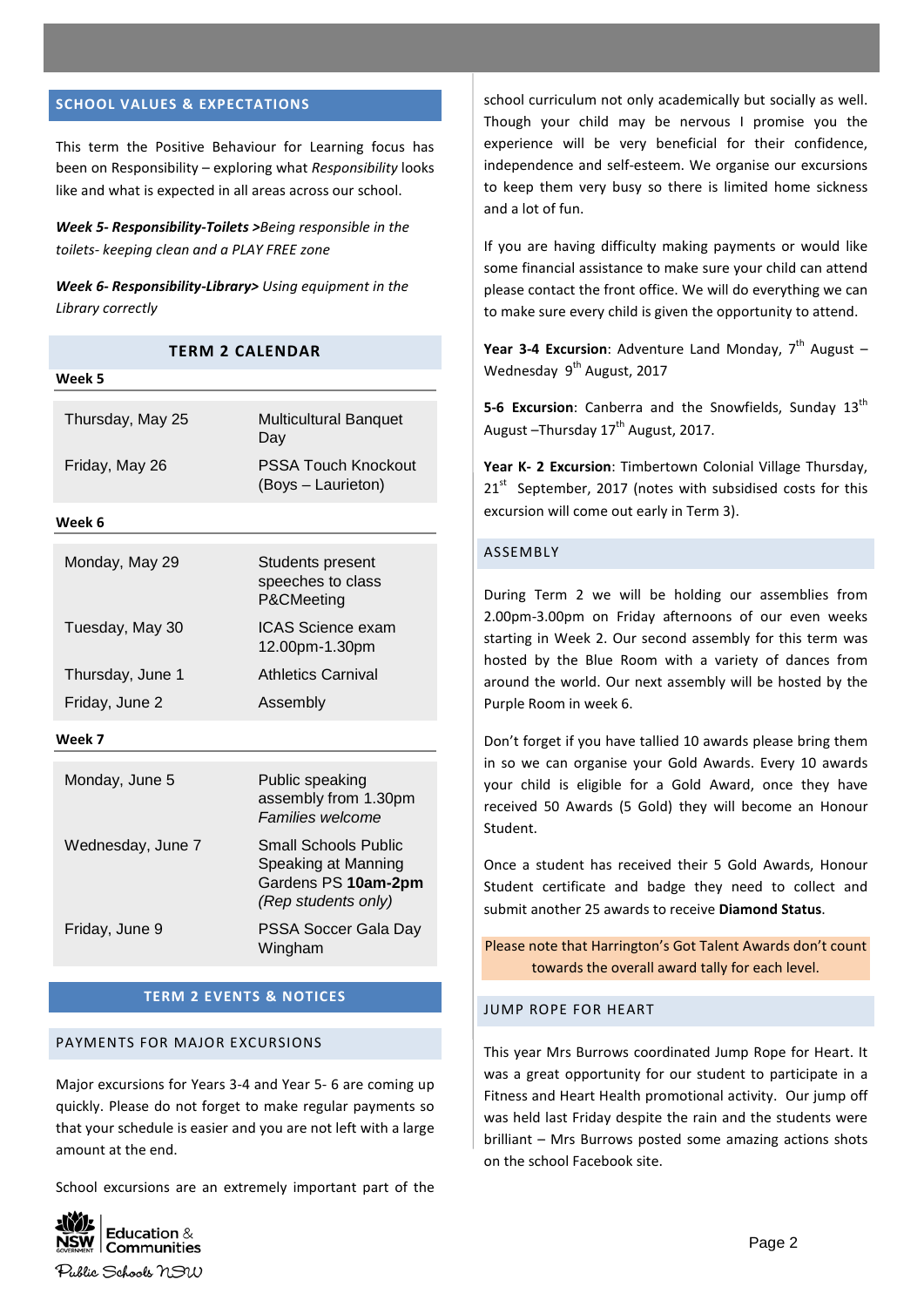## ATHLETICS

This term all students are completing Athletics for their Friday sport rotations. Students who are 8 to 13 years will be eligible to qualify for the Small Schools Athletics Carnival (**15th June**), followed by the Zone Carnival (**11th August**). Participating students will commence elimination rounds in Week 5 for the Athletics Carnival in Long Jump, High Jump and Shot Put, with all students having three attempts at each event, their highest result recorded. I will ensure I get all students to attempt, so please do not stress if they are away sick one day, I will make sure they still get to attempt it another day.

The five finalists for Juniors *(8,9,10)*, 11 years and 12 years will compete at the athletics carnival for final placings. If your child does not make a finalist event for field events they will still be able to participate in Friday sports in all field events. Due to time, we are only able to run finalist events at the Athletics Carnival which is why we hold elimination rounds prior to the day.

All track events will be held on the day. Please see the program *(right)* for details. Track placings will be allocated on times as we do not run finals if heats are required for an age event. This has been done over the previous years and has worked well. Students are encouraged to wear their house colours; yellow for Seagulls and green for Pelicans. All families are invited to come and watch. We look forward to seeing you there.

*Mrs Woodward*

# **A Poem about France**

**A place I'd really love to see Is France of course across the sea**

**A long journey it will be For me to go there, do you agree?**

**The Eiffel Tower I would climb Then go with mum to get some fine wine**

**The Louvre Art Gallery is full of history And we may find a puzzling mystery**

**A slimy snail I would try If I don't like it, a croissant I will buy**

**We'd stand around the Eiffel Tower at night And be inspired by the dazzling light**

**So come with me, let's explore together Take lots of photos, to treasure forever**

*By Gemma Eady-Muxlow*



## **Athletics Carnival Program At the Esmond Hogan Oval Thursday 1st June 2017**

*Students to arrive at school as usual*

**9.05 Mark roll and walk to oval. 9.20 March and chant**

**9.30 Commence carnival**

#### **Order of events**

200m Junior Girls 200m Junior Boys 200m 11Y Girls 200m 11Y Boys 200m Senior Girls 200m Senior Boys 50m 5-7Y Age Races 100m 8-12Y Age Races *(Novelty events held for 5-7Y)* 800m Junior Girls 5&6Y Relay Races 800m Junior Boys 7Y Relay Races 800m 11Y Girls 800m 11Y Boys 800m Senior Girls/Boys

*Approx 12.30pm – Lunch break. K-2 return to school after lunch*

#### **From 1.00pm**

Junior Boys High Jump 11Y Boys Shot Put Junior Girls High Jump 11Y Girls Shot Put 11Y Girls High Jump 12Y Girls Shot Put 11Y Boys High Jump 12Y Boys Shot Put 12Y Girls High Jump Junior boy Shot Put 12Y Boys High Jump Junior Girl Shot Put

*Novelty events for students not participating in High Jump or Shot Put*

> **Relays** Junior (8,9,10) Girls / Junior (8,9,10) Boys Senior (11,12,13) Girls / Senior (11,12,13) Boys

#### SCHOOL BANKING

Our School Banking Day is Tuesday. We would like to remind all our families that parents need to fill in the tab in their child's bank book with the details of their deposit so it can be stamped each week.

We now have Banking Bags for each class where students can put their bank books on Tuesdays. We would like to encourage as many of our students as possible to bank as saving is a great skill to learn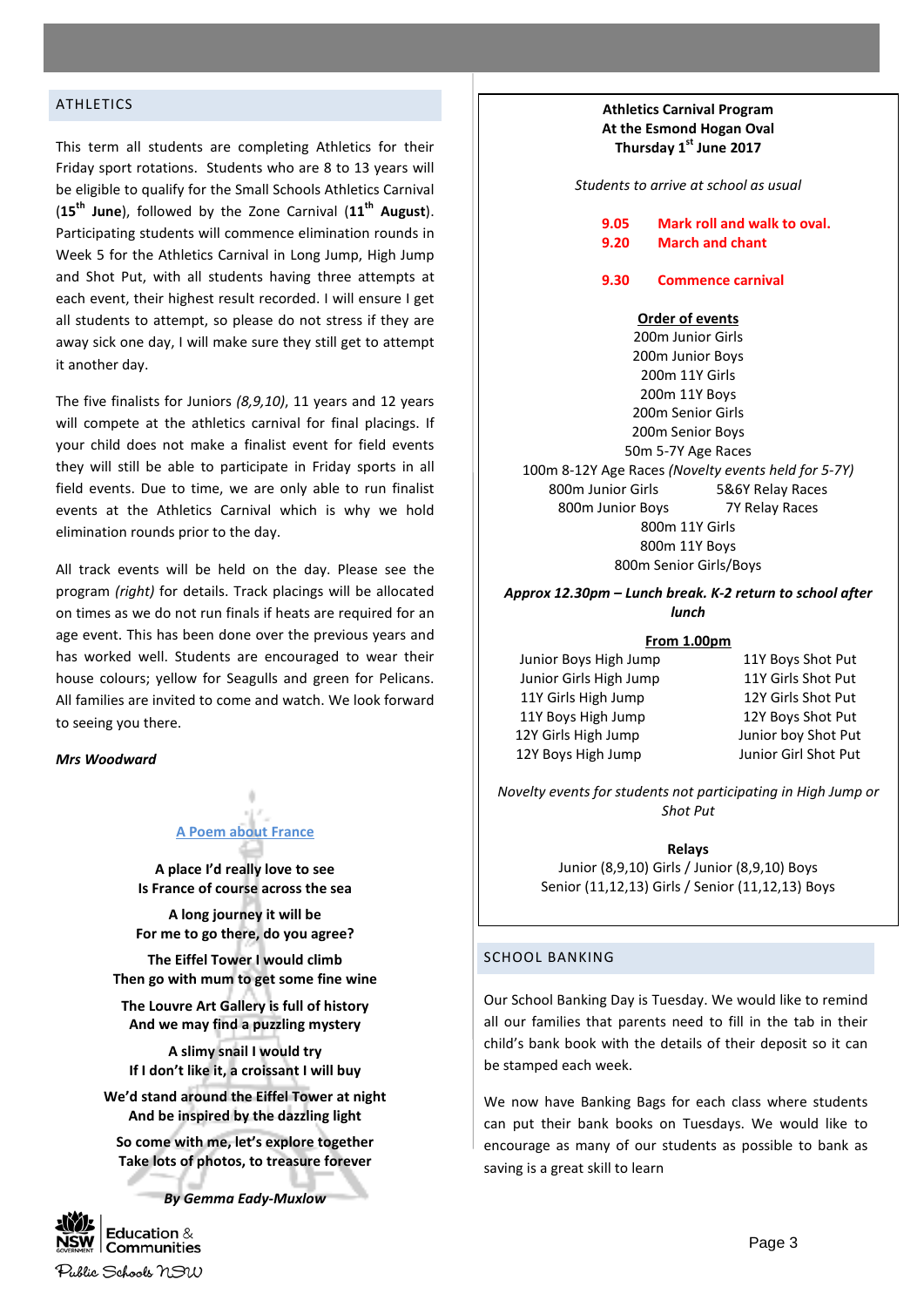#### MULTICULTURAL BANQUET



We are holding our annual Multicultural Banquet tomorrow, **Thursday 25th May.**

This banquet is an opportunity for each class

to embrace one country or group of countries and research, prepare and serve foods plus dress up in colours or clothes representative of the culture they have chosen. Each class teacher will send home a note which outlines the country, the colours or type of dress from that country and provide a return slip with a request for \$8-10 per child to cover the purchasing of food, plates etc. for the children to prepare.

All the prepared food is then placed on a massive sharing table and the whole school gets to taste food from each country and learn a little about each culture.

#### MULTICULTURAL SPEAKING PERPECTIVES – K-6

This term we have a whole school focus on Public Speaking. Students have received an information booklet explaining what topics each class can choose from and offering some helpful hints. We have the chance this year to expand the opportunities for four students from Year 3-6 to compete at a Small School and at a Zone level.

Multicultural Public Speaking Perspectives is a whole school activity and will be mandatory for all students to participate at a class level. Please be aware that we understand that this will be an intimidating activity for some of our students and they will be supported to have a go in a safe and supportive way. All our staff care about your children and will not push them past their capacity but will nurture and encourage them to have a go. Public Speaking skills are incredibly important and easier to conquer when younger rather than older as many of you fully appreciate.

Our school Public Speaking Assembly for finalists from each class will be held on **Monday 5th June from 1.30 -3.00.** we will be holding an early second break on this day.

The *Small Schools Public Speaking Competition* for our chosen school reps is on:

*Wednesday 7th June at Manning Gardens Public School from 10.00am -2.00pm*

The *NSW Multicultural Perspectives Public Speaking Competition* for our chosen reps is on:

*Tuesday 20th June at Cundletown Public School 10.00am - 3.00pm*



| Rainbow       | <b>Principal Awards</b>        |
|---------------|--------------------------------|
| Cruze         | Dakota                         |
| Kobi          | Aaleyah                        |
| Riley         | Luke                           |
| Lucy          | Paris                          |
| Hayden - PBL  | Sabella                        |
| Yellow        | <b>Best Mannered Class</b>     |
| Akayla        | Rainbow                        |
| Mya           |                                |
| Lucas         |                                |
| Mira-Lee      |                                |
| Blake - PBL   |                                |
| <b>Purple</b> | <b>Music Awards</b>            |
| Joel          | Sabella                        |
| Eli           | Blade                          |
| Cali          | Riley                          |
| Tia           |                                |
| $Mia - PBL$   |                                |
| <b>Blue</b>   | <b>Super Star Of The Class</b> |
| <b>Brody</b>  | Isaac                          |
| Charli        |                                |
| Braydan       |                                |
| Lili P        |                                |
| Isaac - PBL   |                                |
| <b>Green</b>  | <b>Gold Award</b>              |
| Megan         | Tia                            |
| Hayden        | Lily                           |
| Darcy         | Finlay                         |
| Karisa        | Calista                        |
| Makayla - PBL | <b>Honour Student</b>          |
|               | Hayden                         |
|               |                                |

#### CHECK SKOOLBAG FOR:

- Sporting Schools details
- Friday Sport Organisation
- Event details for each week
- Newsletters and copies of letters/flyers that have been sent home.

### SCHOOL FEES ARE NOW DUE

Thank you to all those families who have supported the school and paid their annual school contribution payments. If you haven't yet we ask that you please make payments ASAP. These funds are a crucial part of purchasing school and classrooms supplies. So far we have had 31% of families pay their contributions.

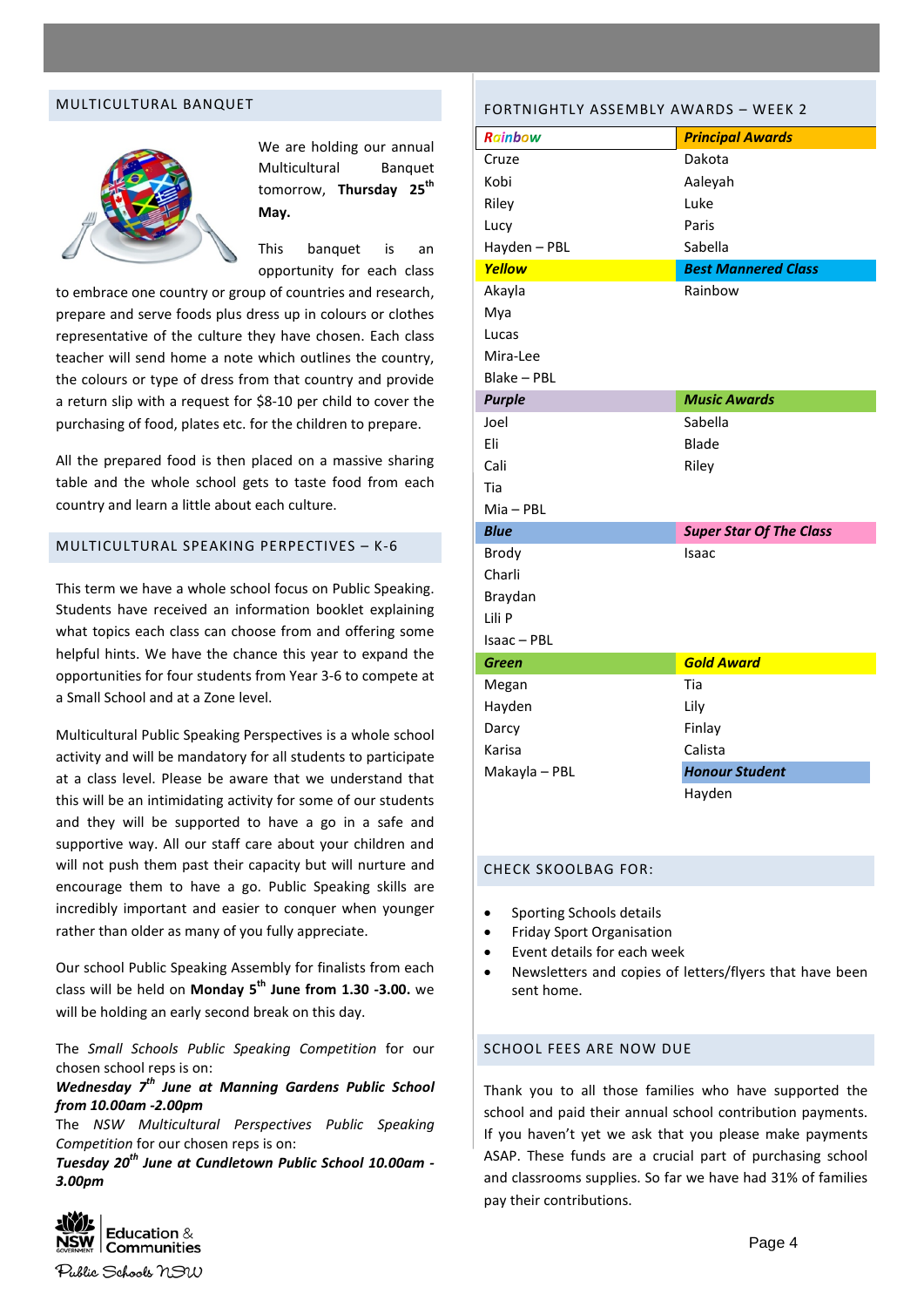Families please note that school fees are as follows: 1 student \$20.00 2 students \$25.00 3 students \$30.00

Invoices have been sent home to families. Fees can be paid in the morning on any day.

#### PHONES, HAND HELD DEVICES & SOCIAL MEDIA

This is just a reminder that all phones and hand held devices (iPods, mp3's etc.) are to be kept at the office throughout the school day. They can be handed to the office in the mornings and collected as the students leave.

# **We would also like to make it very clear that the school does not support Primary School students on Social Media.**

We have clear policies and procedures regarding cybersafety and if need be will follow them up with students bullying or inappropriately involving other students on social media sites if they cross over into the school domain.

#### PBL – POSITIVE BEHAVIOUR FOR LEARNING

Our Peer Club sessions for Term Two are Dance with Chelsea and Gemma, Drama with Kirrah and Indi, Art with Jake and Sabella, Sport with Mitch and Hayden, Construction with Jennah and Alice, Gardening with Makayla and Nick, Technology with Max and Darcy and finally Science with Catherine and Cooper T.

Peer Clubs are run on alternate (odd) weeks from Assemblies. These are an opportunity to not only work on curriculum based activities but to develop a variety of social and emotional skills that benefit our entire student body. These lessons have been designed and developed by the Junior PBL Team and will be run by them also with a teacher there as supervision only.

# **Thank you to the Saunders family for their donation of fresh soil for the garden beds!**

SCHOOL PERFORMANCE TOURS – *FROM HALFWAY AROUND THE WORLD*

On our second last day of school we are hosting a visiting performance called From Halfway Around the World. It is a living Puppet show and will not only match in with our term focus but help our students end the term with a bang!

*'From Halfway Around the World is a collection of seven stories plus chants, poetry, rhymes and children's games. There are true stories, a fable, a fairytale, a dreamtime* 



*the same tall story is being told for the third time the whole audience is involved'*

When: **Thursday 29th June, 2017 from 2.00 – 3.00pm** Cost: \$5.00

A note will be coming home shortly with more details and a return cost slip. There will be a place on the return slip for siblings that may wish to attend at the same cost.

#### SCIENCE FAIR TERM 3 - SAVE THE DATE!

As a celebration for Education week we will be holding our 3 rd Annual Science Fair on **Friday 4th August.** Last year was very successful so we are looking forward to what our Little Scientists are going to come up with this year. An information Booklet with dates, times and general suggestions for K-6 Science projects will be coming home in Week 4 this term which will give students (and families) time to get stuck into their Science Fair projects.

## GYMNASTICS TERM 3 – SAVE THE DATE!

As highlighted in the annual calendar of events and payments that went out at the end of last year we have organised for an external organisation to work with Harrington Public School during Term Three to provide high quality gymnastics sessions for our K-6 students every week of Term Three.

The cost for the term is \$45.00 which includes 10 sessions. The students will get the opportunity to do activities on different apparatus that they would never be able to do in school unless we organised something like this. We feel it is an important part of the PDHPE curriculum that students often miss out on and is greatly beneficial for co-ordination and core strength. We hope you can support us in this activity. The notes for Gymnastics will go home in Week 5 which gives families plenty of time to pay it off. We ask that families DON'T pay weekly during Term Three as this makes it very difficult to pay the invoice for the activity when it needs to be paid. If all payments could be finalised by Week Three of Term three we would greatly appreciate it.

#### PARENT ONLINE PAYMENTS (POP)

#### **THE MINIMUM AMOUNT FOR ONLINE PAYMENTS IS \$10.**

It is now possible for parents to make online payments to the school for amounts owing for students, via a secure payment page hosted by Westpac. Payments can be made using either a Visa or MasterCard credit or debit card, and

Public Schools NSW